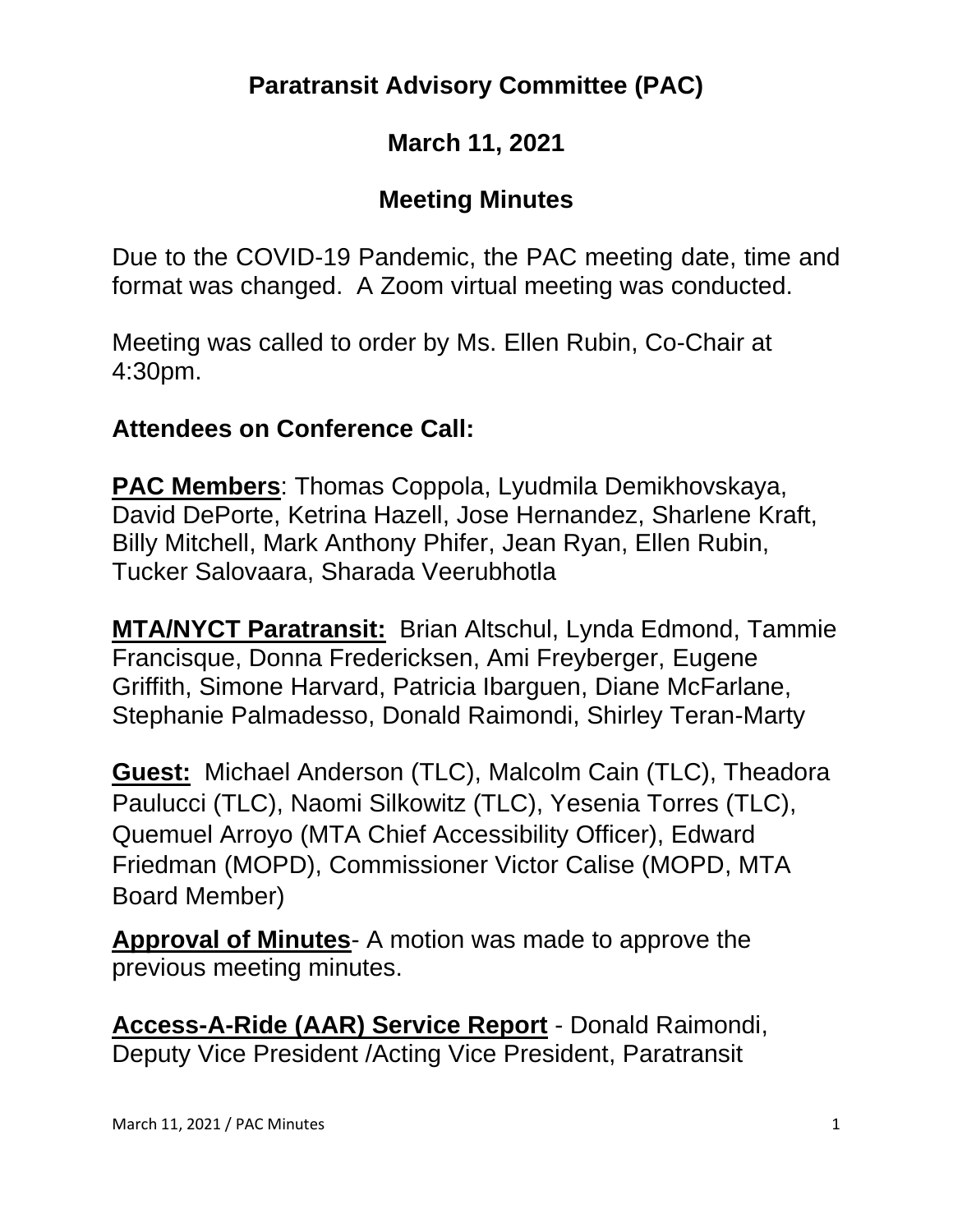provided a summary of the January 2021 operating statistics from the Paratransit Report. A copy is attached to these minutes.

#### **PAC Member Discussion and Feedback**

Mr. Salovaara asked if appointment times can still be made online and through the app. Mr. Altschul, Technology Project Management Officer confirmed that when using the website or app, customers may request an appointment or pick-up

# **PAC Topic –** TLC WAV & FHV Disability Training

Malcolm Cain, Director of Inclusion and External Affairs from the Taxi and Limousine Commission (TLC) introduced himself and presented the PowerPoint which included an overview of TLC's Office of Inclusion and discussed their new passenger assistance training course. The course targets and educates drivers on how to properly secure passengers in wheelchairs and provides customer service training skills, specifically when transporting customers with disabilities, seen and unseen. An explanation of the complaint process was also provided.

Yessina Torres, Accessibility Outreach Coordinator explained how the Office of Inclusion was created by City Council and the NYC Taxi and Limousine Commission to ensure the riding public receives equal and courteous service from taxi drivers and forhire vehicle operators. The Office of Inclusion also maintains constant communication with groups, advocates, and organizations as to what obstacles customers are encountering, and how they can work together to find solutions. Their mission is to reduce and eliminate service refusal and ensure that no one faces discrimination by a TLC driver.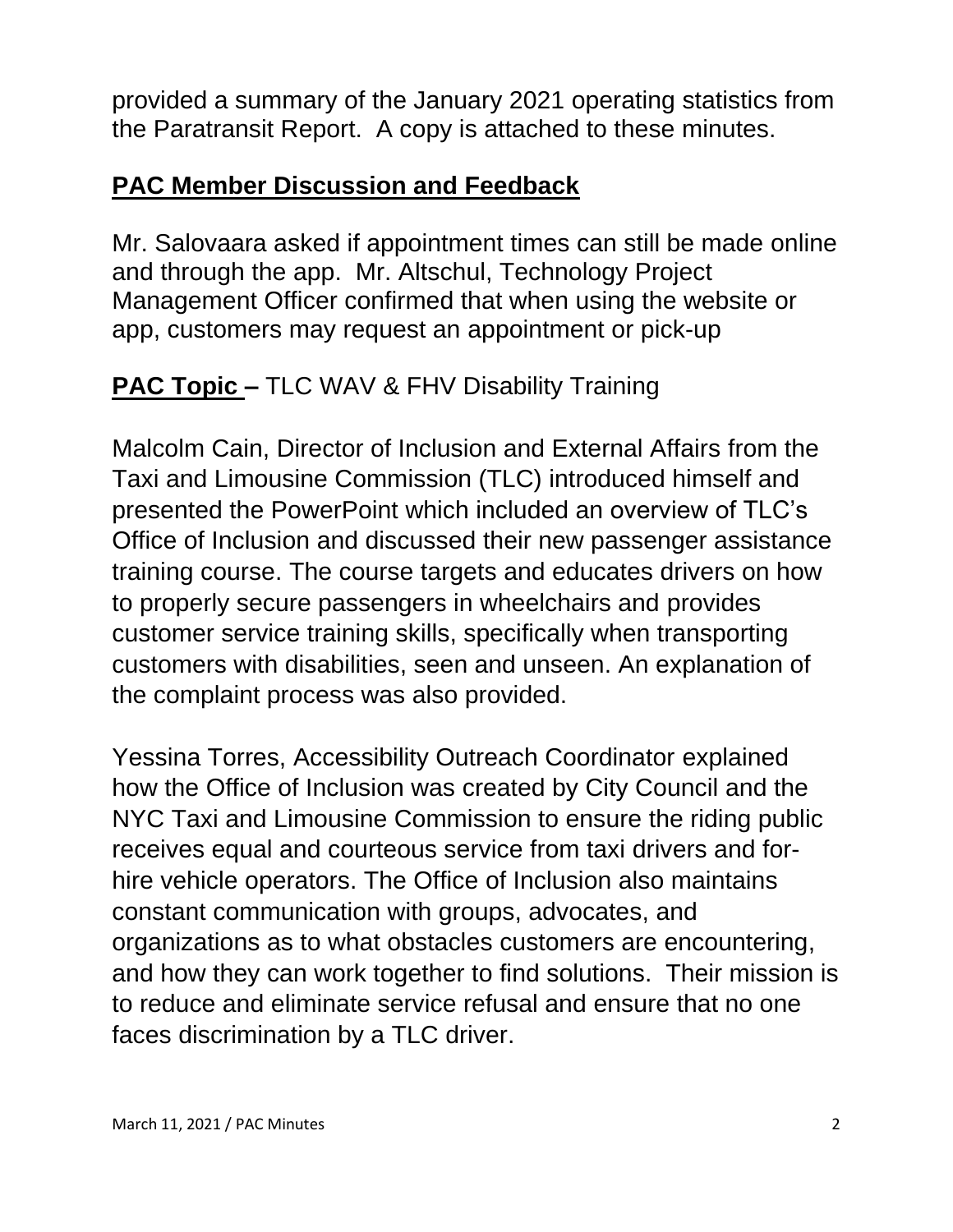The next slide was the introduction of Thea Paulucci, Education & Inclusion Initiatives Manager who explained the new requirement that TLC drivers must follow. This Passenger Assistance and Wheelchair Accessible Vehicle Curriculum was created in 2011. After much feedback, it was revised and re-released in January 2021 and is now being implemented. The curriculum provides a wider range of training for different disabilities. The trainings include discussions about Accessible Dispatcher and Access-A-Ride broker service. Techniques include the use of scenarios and role playing to teach drivers the importance of listening to the customer needs.

TLC created videos to assist drivers with:

- Pre-trip inspection
- When to start and stop the meter
- How to assist with payment

TLC also created printed and digital materials that explain how to use the two types of accessible vehicles (i.e., Toyota Sienna and Nissan NV-200). Also used is a guide to Do's and Don'ts when interacting with customers who travel with service animals.

Michael Anderson, Director of Financial Analytics reiterated the AAR's complaint process highlighting the PAC member's direct access (via e-mail or phone) to Paratransit management and Outreach staff if they have any concerns about their or their constituents' AAR service.

Naomi Silkowitz, Supervising Attorney, Office of Inclusion & Prosecution also explained how to file a TLC complaint for service refusal or unsafe conditions: 311 App, 311 website or calling 311 directly. When filing a complaint with TLC provide the medallion or license plate number along with date, time and location.

What happens next after a complaint is made?

• A TLC prosecutor will contact customer.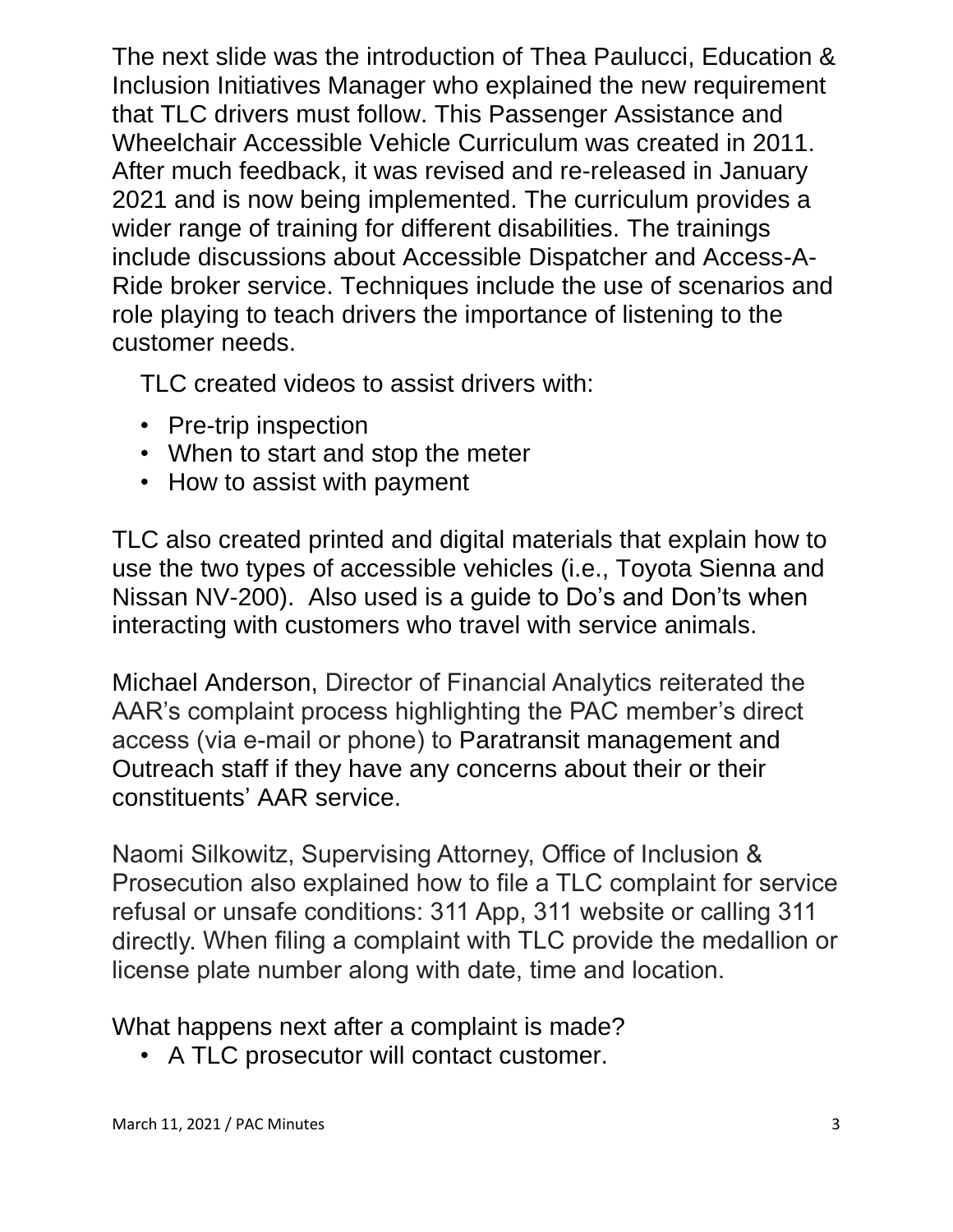• TLC will identify the driver and a prosecutor will contact you to discuss the complaint.

# **PAC Member Discussion and Feedback**

Ms. Ryan and Ms. Veerubhotla asked if there is a way to identify whether the ramp is or isn't working because many times drivers arrive on location and say the ramp isn't working? When a vehicle is out of service how long does it take? A TLC representative stated the driver may get a monetary fine if they are making false statements that a ramp is not working. If a vehicle complaint is registered a driver has 7-10 days to bring the vehicle in for inspection.

Ms. Ryan also mentioned how some drivers are unaware of how to correctly complete the 4 tie-down process used to secure a wheelchair. Ms. Paulucci stated the new curriculum focuses on retraining drivers on how to correctly secure a customer's wheelchair.

Ms. Rubin and Ms. Kraft stated that many drivers, due to their lack of English proficiency, are unable to communicate street names and direction to passengers who are blind. Ms. Paulucci stated there isn't a national language and the city requires TLC to translate everything to the top 10 languages. We cannot require English proficiency; we provide drivers will many resources for free or low-cost English classes. TLC senior leadership understand the priority in addressing this concern.

Mr. Phifer inquired about whether the app had an option to select which accessible vehicle could be dispatched to a customer. Sometimes one wheelchair fits better in one vehicle vs. another vehicle. Also, some of the vehicles are dirty and it is not suitable for a service animal? Ms. Paulucci explained that the AAR app selects a vehicle, there isn't an option. Any issues with dirty vehicle should be reported to 311.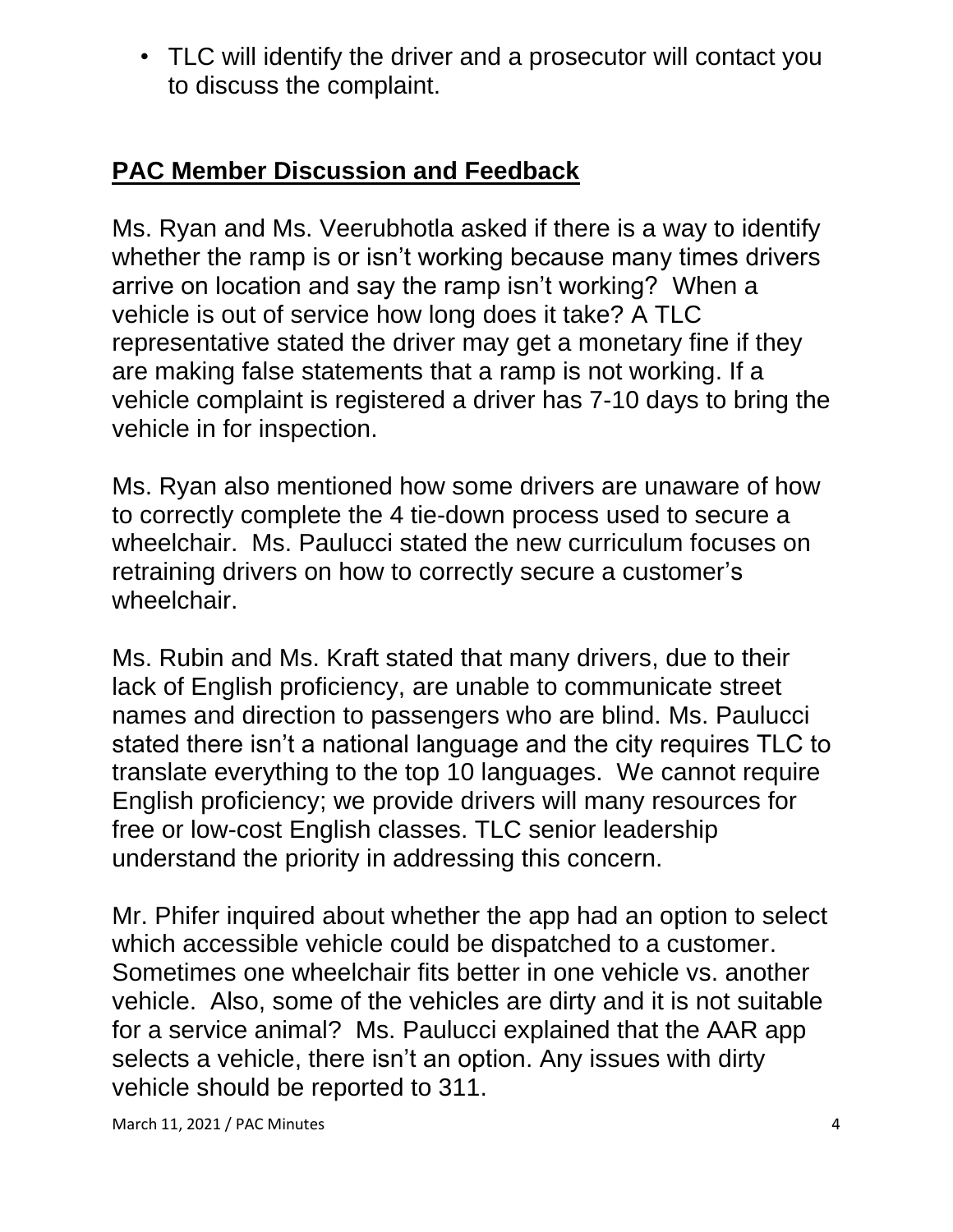Mr. Salovaara asked since the partitions have been installed into vehicles, due to the pandemic, how often are the ventilation systems checked? A TLC representative explained how the ventilation system is based on the maintenance guidelines on the vehicle which is the driver's and company's responsibly. Mr. Salovaara expressed that re-training of a driver should be considered rather than dismissal. Ms. Paulucci noted that with new curriculum introduced this January, retraining maybe an option.

# **Paratransit Topic** – COVID Safety Protocol Update

DVP Raimondi discussed how Access-A-Ride continues to be vigilant and maintain safety protocols to protect against COVID-19. The protocols will remain in place for as long as we are required, and we thank everyone for remining vigilant, getting vaccinated and wearing a mask. All the vendors are still required to follow and comply with CDC requirements. All the Dedicated vehicles are disinfected daily, the drivers get temperature checks. On the broker service similar disinfection requirements are met. As a reminder to all face coverings are required for all trips for both customer and driver. AAR is still operating as non-shared ride service. Customers may ride with a PCA or guest for a maximum of 2 passengers per vehicle. Of course, we are making accommodations for an additional passenger when requested. We have curtailed feeder service and reduced the time gap between drop-off and pick-up times. We also offer special transportation for those who identify as COVID positive or symptomatic. There are no updates at this time regarding the E-hail Pilot and it continues to be maintained as is.

We are working closely with large vaccine locations to ensure successful drop-offs and pick-ups.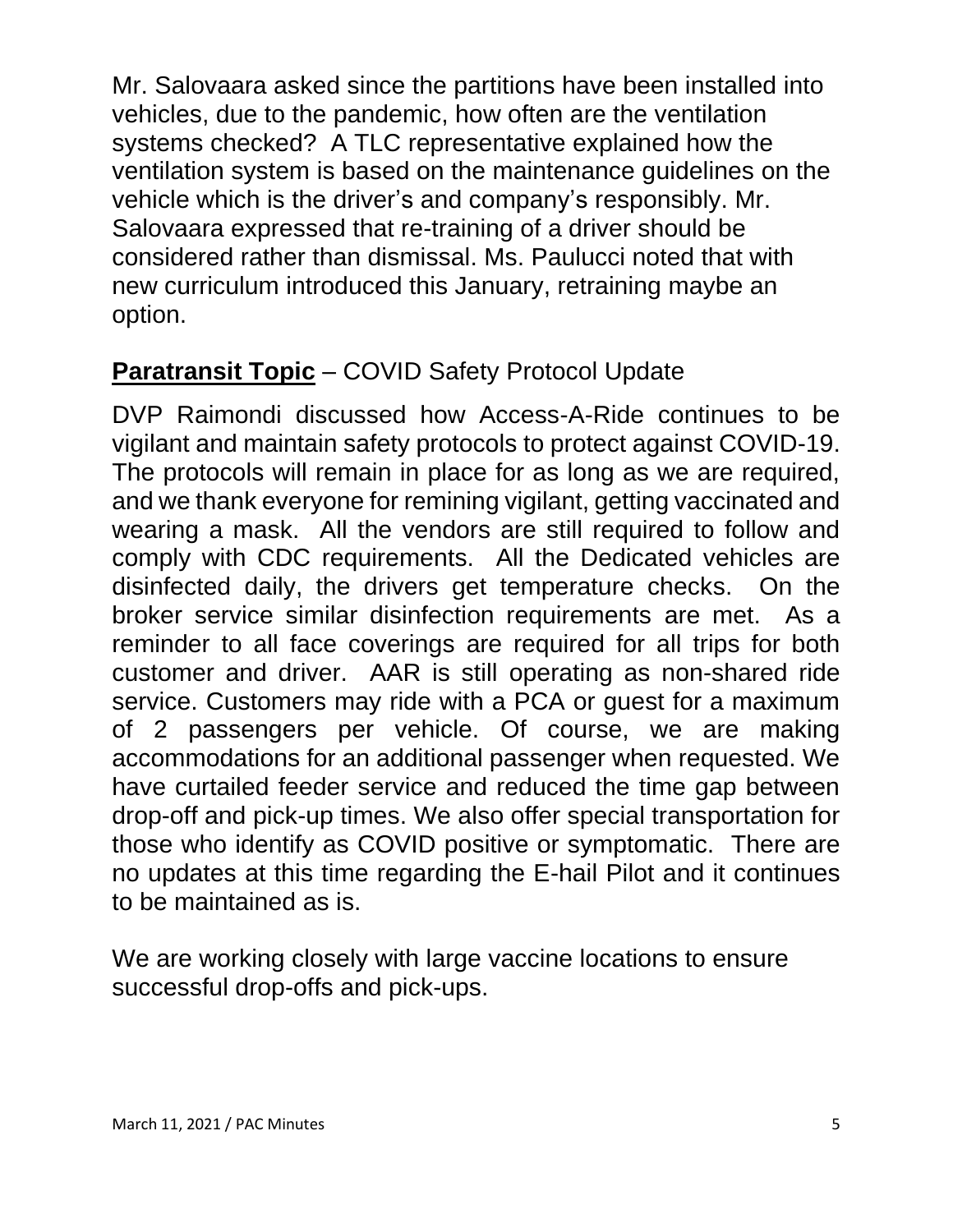The four assessment center locations are now open: Manhattan, Staten Island, Bronx, and Brooklyn. We maintain safety protocols at all locations along with 25% capacity.

#### **New/Old Business**

DVP Raimondi requested PAC to consider following the same Operating Statistics that are provided for the MTA Board in monthly Committee Reports. These reports focus on the customer experience and use the same format that is published on the MTA Dashboard.

Ms. Ryan: What is the percentage of AAR wheelchair users: 14%

Ms. Hazel: Creation of a system for TLC and AAR allow for successful communication between drivers and those customers with speech delays. VP Raimondi and Mr. Friedman discussed communication methods such as texting and note pads to assist.

Ms. Rubin announced the next PAC meeting is scheduled for Thursday, May 13, 2021 at 4:30 PM.

#### **Closing**

A motion was made to end the meeting, and the meeting was adjourned at 6:00pm.